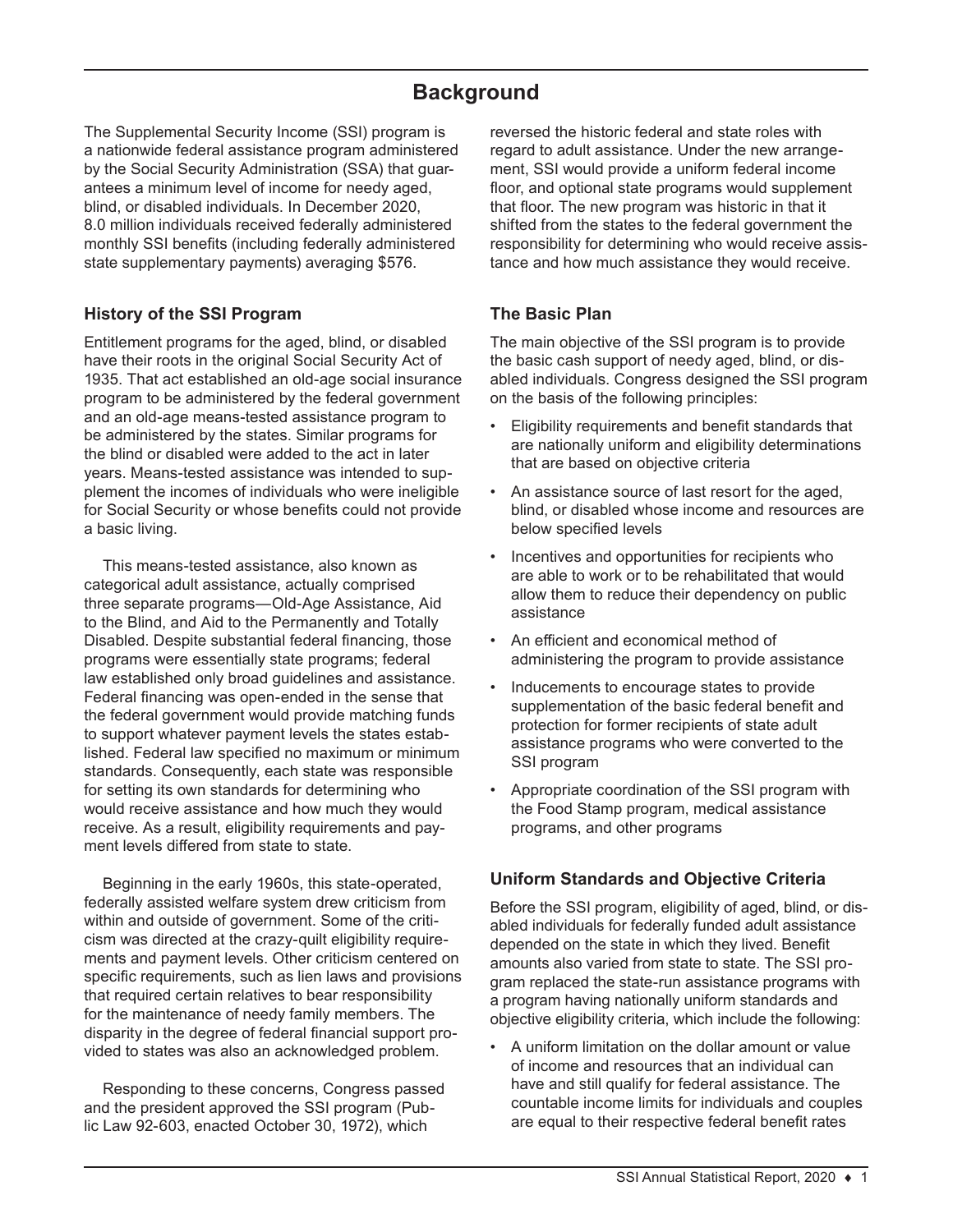and hence are increased annually according to changes in the cost of living. The resource limit is \$2,000 in countable resources for individuals and \$3,000 for couples.

- Sixty-five as the minimum age requirement for assistance based on age.
- A uniform definition of disability and blindness. The definitions for individuals 18 years of age or older are the same as those used for the Social Security Disability Insurance program. To be considered disabled, an individual must have a medically determinable physical or mental impairment that is expected to last (or has lasted) at least 12 continuous months or to result in death and (1) if 18 or older, prevents him or her from doing any substantial gainful activity, or (2) if under 18, results in marked and severe functional limitations.1 However, individuals for whom addiction to drugs or alcoholism is a contributing factor material to the determination of their disabilities are not eligible for benefits.<sup>2</sup> To be considered blind, an individual must have central visual acuity of 20/200 or less in the better eye with the use of a correcting lens or have tunnel vision of 20 degrees or less.
- Uniform standards for citizenship and residency. To be eligible for SSI, an individual must be a citizen (or national) of the United States, an American Indian born in Canada as specified under section 289 of the Immigration and Nationality Act (INA), an American Indian born outside the United States who is a member of a federally recognized Indian tribe under section 4(e) of the Indian Self-Determination and Education Assistance Act, a noncitizen who was receiving SSI benefits on

The definition of disability for individuals under age 18 reflects amendments made by Public Law 104-193, the Personal Responsibility and Work Opportunity Reconciliation Act of 1996. Prior law required a medically determinable physical or mental impairment of comparable severity to that required for individuals aged 18 or older.

2. The provision reflects amendments made by Title I of Public Law 104-121, the Senior Citizens' Right to Work Act of 1996, enacted March 29, 1996.

August 22, 1996, or a qualified alien in one of the following categories:<sup>3</sup>

- − certain noncitizens who are blind or disabled and were lawfully residing in the United States on August 22, 1996;
- − refugees (eligibility limited to the 7-year period after their arrival in the United States);
- asylees (eligibility limited to the 7-year period after the date they are granted asylum);
- noncitizens who have had their deportations withheld under section 243(h) of the INA as in effect before April 1, 1997, or who have had their removals withheld under section 241(b)(3) of the INA (eligibility limited to the 7-year period after the date that deportation or removal is withheld);
- − Cuban and Haitian entrants as specified under section 501(e) of the Refugee Education Assistance Act of 1980 (eligibility limited to the 7-year period after the date they are granted entrant status);
- − Amerasian immigrants admitted pursuant to section 584 of the Foreign Operations, Export Financing, and Related Programs Appropriations Act of 1988 and subsequent amendments (eligibility limited to the 7-year period after their arrival in the United States);
- − noncitizen active-duty armed forces personnel, honorably discharged veterans, and their spouses and dependent children; or
- − lawful permanent residents who have earned or can be credited (from their spouses or parents) with 40 qualifying quarters of earnings.

Note that qualified alien status includes noncitizens who have been battered or subjected to extreme cruelty in the United States by a spouse or parent (or a member of the spouse's or parent's family) with whom they live and who have an approved petition, or have

<sup>1.</sup> Substantial gainful activity (SGA) is used to describe a level of work activity that is substantial (that is, involves the performance of significant physical or mental duties that are productive) and gainful (that is, performed for remuneration or profit). Generally, earnings from work activity of more than \$1,260 a month in 2020 were evidence of ability to engage in SGA. Applicants who earned more than \$1,260 a month would generally not be considered disabled. However, SSI recipients who earned more than \$1,260 a month could continue to be eligible for SSI. (See the section Incentives for Work and Opportunities for Rehabilitation.) The SGA level of \$1,260 was increased to \$1,310 effective January 1, 2021, according to the increase in the national average wage index.

<sup>3.</sup> These standards reflect amendments made by Public Law 104- 193, the Personal Responsibility and Work Opportunity Reconciliation Act of 1996, as amended by Public Law 104-208, Public Law 105-33, and Public Law 105-306. Prior law permitted SSI eligibility for individuals who were residents of the United States, citizens or nationals of the United States, aliens lawfully admitted for permanent residence in the United States, or aliens permanently residing in the United States under color of law. Public Law 110-328, enacted September 30, 2008, extended the 7-year SSI eligibility period for refugees, asylees, and certain other humanitarian immigrants (including victims of human trafficking) to 9 years for the period of October 1, 2008, through September 30, 2011. Noncitizens who had naturalization applications pending during this 3-year period were exempt from the 7-year limitation.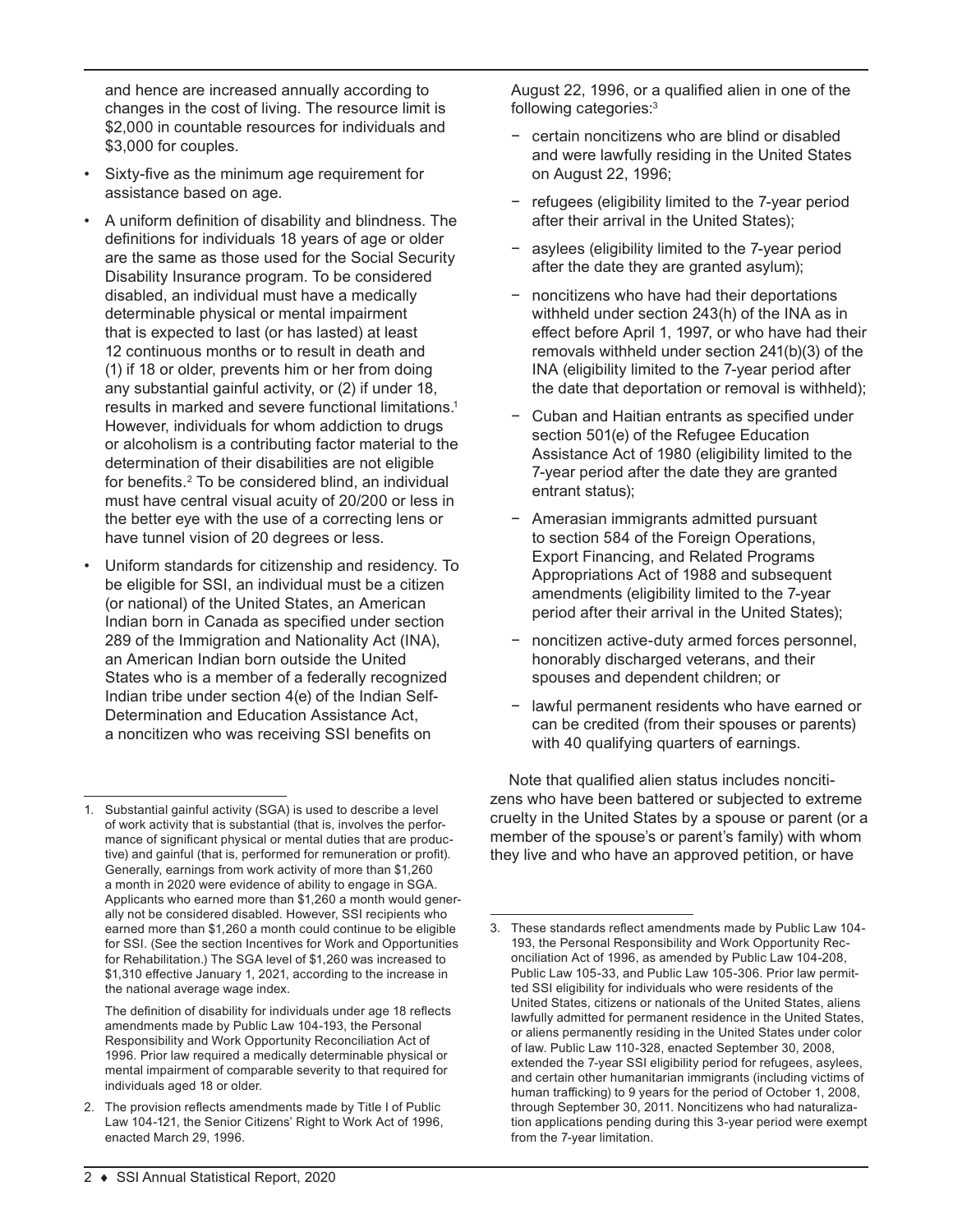a petition pending, setting forth a prima facie case for adjustment of their immigration status.

In addition, certain noncitizens are treated as refugees for SSI purposes:

- Individuals certified by the Department of Health and Human Services to be victims of severe forms of trafficking in the United States.<sup>4</sup> Such individuals are eligible for SSI for 7 years after a determination is made that they are trafficking victims.<sup>5</sup>
- Iraqi or Afghan nationals granted special immigrant status under emergency conditions because they have provided service to the U.S. government and, as a result, may be in danger within their country of origin. Their eligibility for SSI is generally limited to the 7 years after special immigrant status is granted.6

In addition to being a U.S. citizen (or national) or in one of the potentially eligible noncitizen categories, an individual must reside in the 50 states, the District of Columbia, or the Northern Mariana Islands—areas referred to here collectively as the United States. An individual also must be physically present in the United States for 30 consecutive days if he or she had been outside the United States for 30 or more consecutive days.

There are two exceptions to the residency and physical presence requirements:

- Blind or disabled children who are citizens of the United States may continue to be eligible for payments if they are living outside the United States with a parent who is on duty as a member of the U.S. armed forces. This exception also applies to blind and disabled children of military personnel who are born overseas, become blind or disabled overseas, or applied for SSI benefits while overseas.
- Students studying abroad for not more than 1 year may continue to be eligible for payments if the studies are sponsored by a U.S. educational institution but cannot be conducted in the United States.

### **Assistance of Last Resort**

As a means-tested program, SSI takes into account all income and resources that an individual has or can obtain. The amount of an individual's countable income and resources are the measure of his or her need for assistance.

#### **Income**

The amount of an individual's income is used to determine both eligibility for, and the amount of, his or her SSI benefit. As countable income increases, an individual's SSI benefit amount decreases. Generally, ineligibility for SSI occurs when countable income equals the federal benefit rate plus the amount of applicable federally administered state supplementary payment (state supplementation is discussed later).

The monthly federal benefit rate is reduced dollar for dollar by the amount of the individual's "countable" income—that is, income minus all applicable exclusions. The result of this computation determines SSI eligibility and the amount of the monthly benefit payable. The benefit rates are adjusted annually (in January) to reflect changes in the cost of living.

When an individual lives in the household of another and receives support and maintenance in kind (that is, generally, room and board) from the householder, the federal SSI benefit rate is reduced by onethird in lieu of counting the actual value of the support and maintenance as unearned income. The value of food or shelter-related items the individual receives in kind from persons other than the householder (including in-kind assistance from outside the household in which the individual lives) is counted as unearned income, up to an amount equal to one-third of the applicable federal benefit rate plus \$20.<sup>7</sup>

SSI law defines two kinds of income—earned and unearned. Earned income is wages, net earnings from self-employment, remuneration for work in a sheltered workshop, royalties on published work, and honoraria for services. All other income is unearned. The distinction between earned and unearned income is significant because different exclusions apply to each type of income.

However, not everything an individual receives is considered to be income. Generally, if the item received cannot be used as, or to obtain, food or shelter, it will not be considered as income. For example,

<sup>4.</sup> Trafficking of persons is generally defined as the recruitment, harboring, transportation, provision, or obtaining of a person for labor or services through the use of force, fraud, or coercion for the purpose of subjection to involuntary servitude, peonage, debt bondage, or slavery.

<sup>5.</sup> Public Law 106-386, the Victims of Trafficking and Violence Protection Act of 2000, enacted October 28, 2000.

<sup>6.</sup> Public Law 110-161, enacted December 26, 2007, and Public Law 111-118, enacted December 19, 2009.

<sup>7.</sup> SSA simplified the SSI program (70 FR 6340) by generally eliminating clothing from the definition of income and from the definition of in-kind support and maintenance, effective February 7, 2005.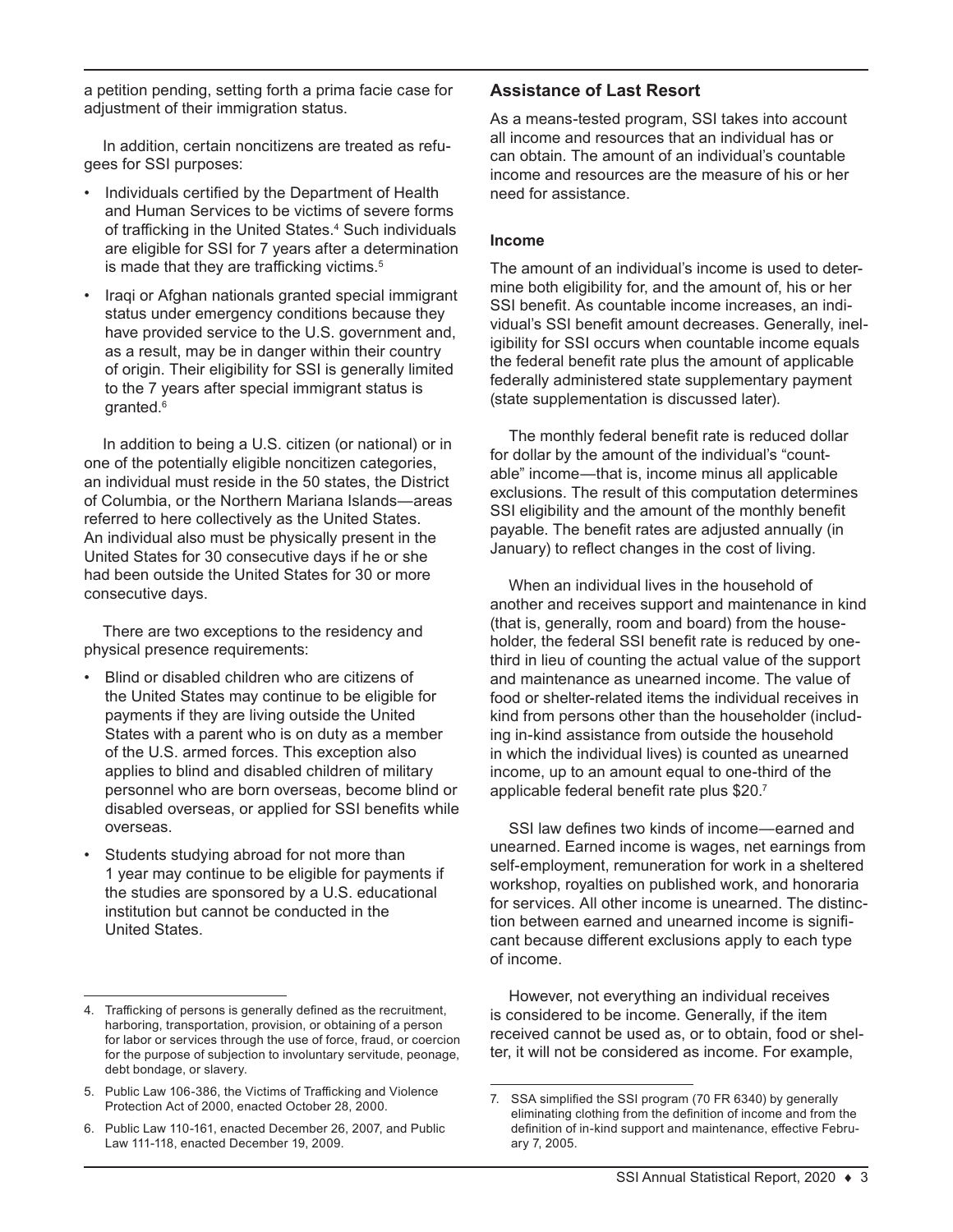if someone pays an individual's medical bills or offers free medical care, or if the individual receives money from a social services agency that is a repayment of an amount he or she previously spent, that value is not considered income to the individual. In addition, some items that are considered to be income are excluded when determining the amount of an individual's benefit (see Box 1).

#### **Resources**

The value of an individual's resources is used to determine whether he or she is eligible for SSI in a given month. SSI law states that eligibility is restricted to individuals who have countable resources, determined monthly, that do not exceed \$2,000 (\$3,000 for a couple). The law does not define what resources are but does stipulate what items are not considered resources.

Regulations state that a resource is cash or other liquid asset or any real or personal property that individuals (or their spouses) own and could convert to cash to be used for their support and maintenance. This definition is consistent with the general philosophy of the SSI program that only items that can be used for an individual's food or shelter should be used in determining his or her eligibility and benefit amount. Not all resources an individual owns are counted. The value of an item may be totally excluded or counted only to the extent that its value exceeds specified limits (see Box 1).

#### **Box 1. Income and Resource Exclusions**

#### **Income Exclusions**

The principal earned income exclusions are

- the first \$65 per month plus one-half of the remainder,
- impairment-related work expenses of the disabled and work expenses of the blind,
- income set aside or being used to pursue a plan to achieve self-support by a disabled or blind individual, and
- infrequent or irregularly received income (\$30 or less a quarter).

The principal unearned income exclusions are

- the first  $$20$  per month,<sup>a</sup>
- income set aside or being used to pursue a plan to achieve self-support by a disabled or blind individual,
- state- or locally funded assistance based on need,
- rent subsidies under programs administered by the Department of Housing and Urban Development,
- the value of food stamps, and
- infrequent or irregularly received income (\$60 or less a quarter).

#### **Resource Exclusions**

The principal resource exclusions are

- the home and land appertaining to it, regardless of value;
- life insurance policies whose total face value does not exceed \$1,500;
- burial funds not in excess of \$1,500 each for an individual and spouse (plus accrued interest);
- household goods and personal effects;<sup>b</sup>
- an automobile if used for transportation for the recipient or a member of the recipient's household;<sup>c</sup>
- property essential to self-support;
- resources set aside to fulfill a plan to achieve self-support; and
- amounts deposited into an individual development account, including matching funds and interest earned on such amounts, under the Temporary Assistance for Needy Families program or the Assets for Independence Act.
- a. Any portion of the \$20 amount not used to exclude unearned income may be used to exclude earned income.
- b. The \$2,000 value limit was removed effective February 7, 2005 (70 FR 6340).
- c. SSA simplified the evaluation of automobiles as an excludable resource, effective February 7, 2005 (70 FR 6340). Under the old rules, one automobile could be excluded (regardless of value) if necessary for employment, medical treatment, or essential daily activities. If not excludable under these criteria, the current market value of one automobile (up to \$4,500) could be excluded. The new exclusion applies to any one automobile used for transportation.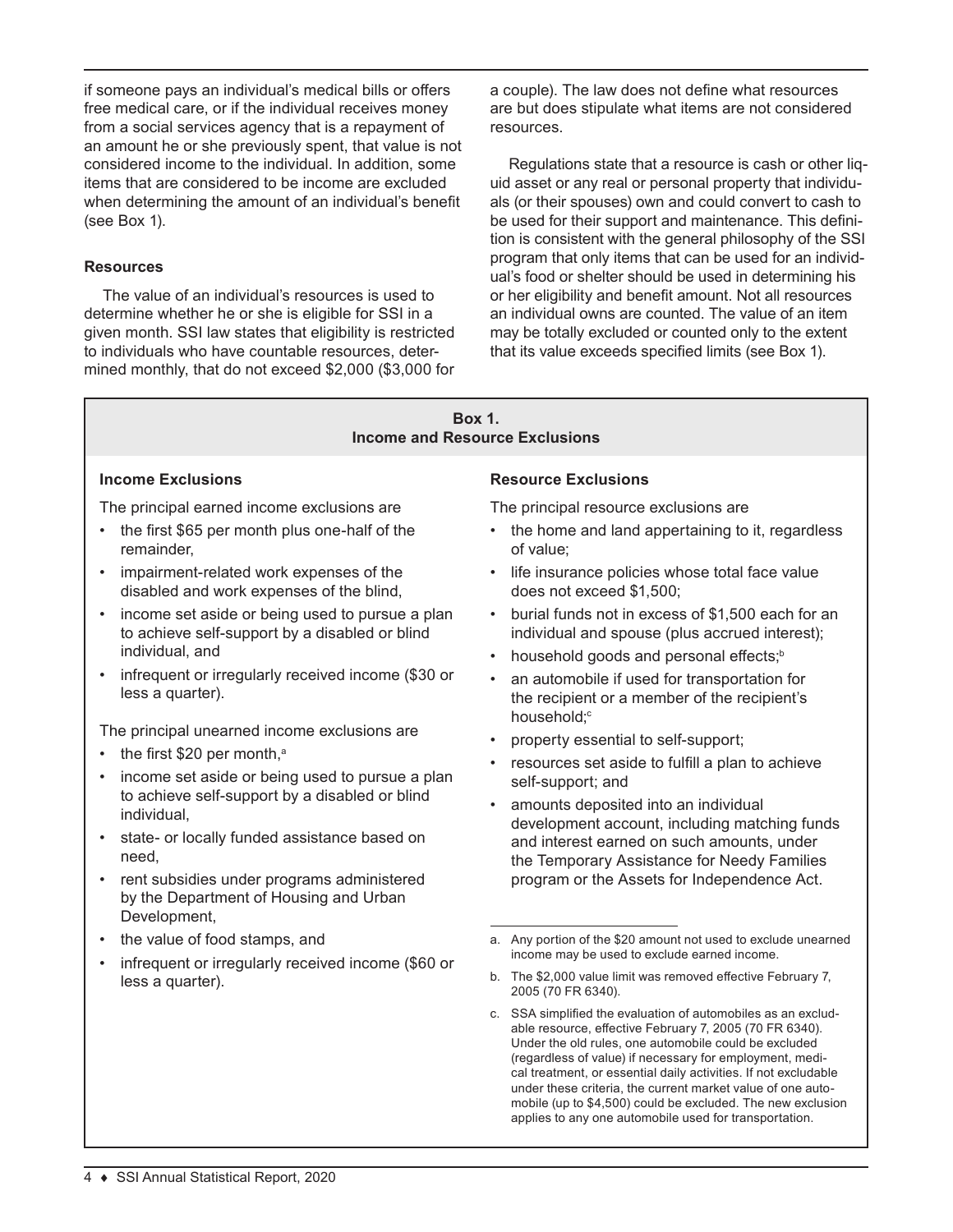If an individual disposes of resources at less than fair market value within the 36-month period before applying for SSI or at any time thereafter, the individual may be penalized. The penalty is a loss of benefits for a number of months (up to a 36-month maximum) obtained by dividing the uncompensated value of disposed-of resources by the federal benefit rate plus the maximum state supplementary payment, if any, applicable to the individual's living arrangement. The penalty does not apply if, among other things, the individual can show that the resources were disposed of exclusively for a purpose other than establishing SSI eligibility.

### **Filing for Other Benefits**

As the "program of last resort," SSI benefits are provided to eligible individuals only to the extent that their needs are not met by other sources. After evaluating all other income and resources, SSI pays what is necessary to bring an individual to the statutorily prescribed income "floor." In keeping with this principle, SSI law requires that SSI applicants file for other payments for which they may be entitled, such as annuities, pensions, retirement or disability benefits, workers' compensation, and unemployment insurance benefits.

SSA must provide an individual with written notice of potential eligibility for other benefits and of the requirement to take all appropriate steps to pursue those benefits. The individual has 30 days from receipt of the notice to file for the benefits involved.

#### **Eligibility Issues for Residents of Public Institutions or Medical Facilities and Personal Needs Allowance**

State and local governments—rather than the federal government—traditionally have taken the financial responsibility for residents of their public institutions. The SSI program continues this long-standing public assistance policy. Residents of public institutions for a full calendar month are generally ineligible for SSI unless one of the following exceptions applies:

- The public institution is a medical treatment facility and Medicaid pays more than 50 percent of the cost of care or, in the case of a child under age 18, Medicaid, private health insurance, or both pay more than 50 percent of the cost of care.
- The public institution is a publicly operated community residence serving no more than 16 residents.
- The public institution is an emergency shelter for the homeless (payments are limited to no more than 6 months in any 9-month period).
- The recipient was eligible under section 1619(a) or section 1619(b) for the month preceding the first full month in the public institution and is permitted by the institution to retain any benefits (payable for up to 2 months).
- A physician certifies that the recipient's stay in a medical facility is likely not to exceed 3 months and that continued SSI eligibility is needed to maintain and provide for the expenses of the home to which the individual will return.

When individuals enter medical treatment facilities in which more than half of the bill is paid by the Medicaid program, their monthly federal payment standard is generally reduced to \$30, beginning with the first full calendar month they are in the facility. In the case of an individual under age 18, the \$30 payment standard is also applicable if more than half of the bill is paid by private insurance or a combination of Medicaid and private insurance. In these cases, the SSI program provides up to \$30 a month, which is intended to take care of small comfort items not provided by the institution.

### **Deeming**

In certain situations, the income and resources of others are counted in determining whether an individual's income and resources fall below the levels established by law. This process is called *"deeming"* and is applied in cases in which an eligible individual lives with an ineligible spouse, an eligible child lives with an ineligible parent, or an eligible noncitizen has a sponsor.<sup>8</sup> In concept, the practice takes into account the responsibility of the ineligible spouse or parent or the sponsor to provide for the basic needs of the eligible individual.

*Spouse-to-Spouse Deeming.* When an eligible individual lives in the same household with a spouse who is not eligible for SSI, the ineligible spouse's income and resources are deemed to be available to the eligible individual. In determining the amount of income and resources available to the eligible individual, all applicable exclusions are used. In addition, a living allowance is provided for the ineligible spouse and for any ineligible children under age 18 living in the household. The allowance reduces the amount of income to be deemed. Spouse-to-spouse deeming is intended to result in the same amount of income being available to the couple as would be available if both members of the couple were aged, blind, or disabled and eligible for SSI.

<sup>8.</sup> Deeming also applies to an individual who lives with an essential person (a concept carried over from the former state assistance plans). However, as of December 2020, there are fewer than 10 of these cases remaining.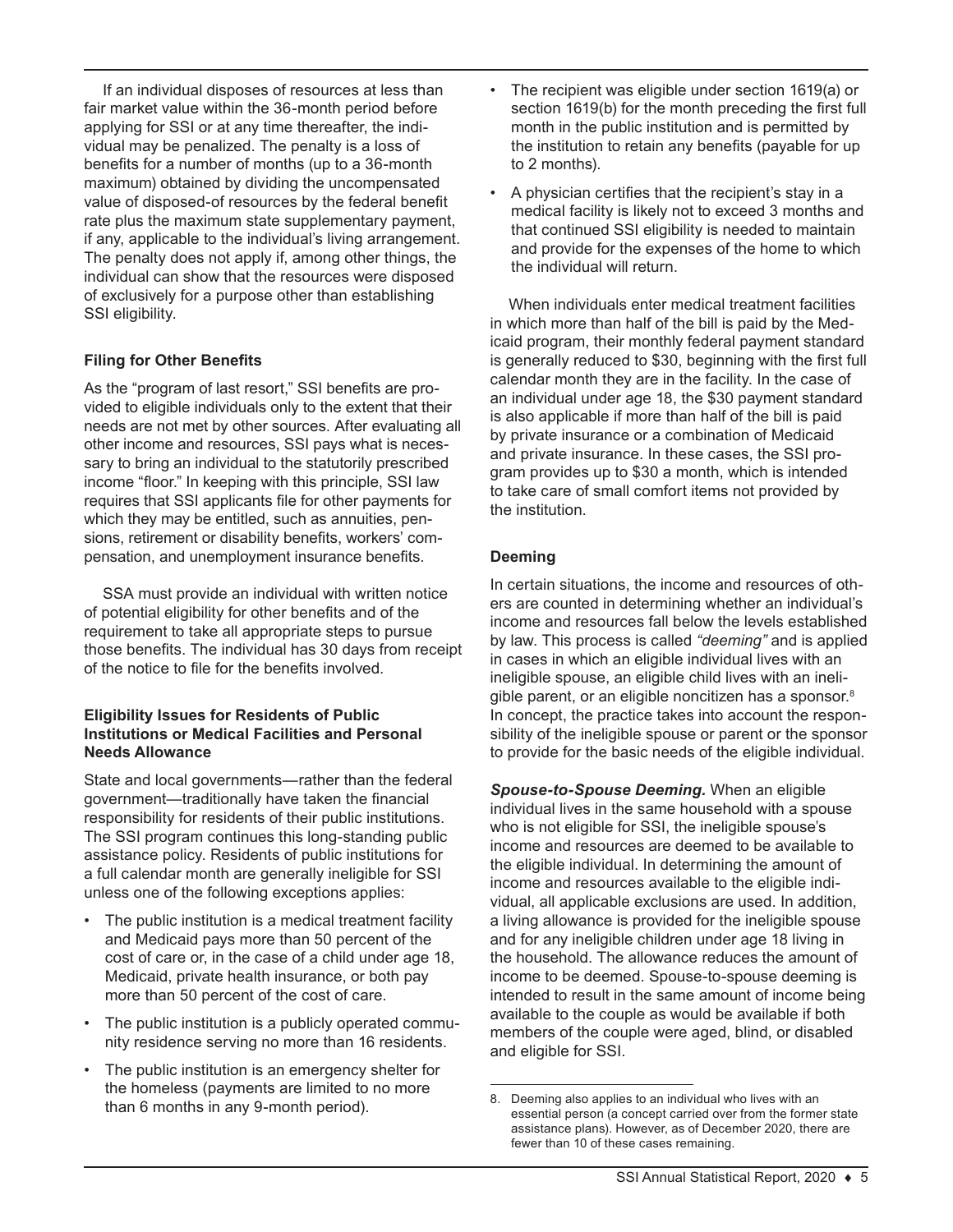Deeming does not apply when the eligible individual is not living in the same household as the ineligible spouse. However, if the ineligible spouse's absence is temporary or is due solely to an active-duty assignment as a member of the U.S. armed forces, deeming continues to apply.

*Parent-to-Child Deeming.* A child under age 18 is subject to deeming from an ineligible natural or adoptive parent (and that parent's spouse, if any) living in the same household. Certain amounts of the parent's income are excluded, living allowances are provided for the parent(s), and an allocation is set aside for each ineligible child under age 18 (under age 22 if a student) who is living in the household. Deeming from an eligible parent to a child continues if the parent is absent from the household but the absence is temporary or is due solely to active-duty assignment as a member of the U.S. armed forces. A child living in a household in which all members are receiving public assistance benefits is not considered to be receiving any support, and deeming does not apply.

*Sponsor-to-Alien Deeming.* The income and resources of noncitizens are deemed to include those of their sponsors. The way the income and resources are deemed and the length of the deeming period depend on whether the sponsor signed a legally enforceable affidavit of support, as required by Public Law 104-208, or the previous version of the affidavit. Generally, individuals who entered the country before 1998 did so under the old version of the affidavit.<sup>9</sup>

Under the old version of the affidavit, deeming of the sponsor's income and resources lasts until the noncitizen has been in the United States for 3 years.<sup>10</sup> Living allowances equal to the federal benefit rate are provided for the sponsor, and allowances equal to one-half of the federal benefit rate are provided for each of the sponsor's dependents. Allowances are also provided for the sponsor and his or her family members in determining deemed resources. These allowances reduce the amount of the sponsor's income and resources deemed to the noncitizen.

For noncitizens admitted into the United States under a legally enforceable affidavit of support, deeming generally applies until the noncitizen becomes a U.S. citizen. Deeming ends before citizenship if the noncitizen has earned, or can be credited with, 40

qualifying quarters of earnings. Children and spouses of workers may be credited with quarters earned by the worker. A quarter otherwise earned after 1996 does not count as one of the required 40 if the noncitizen or worker received federal means-tested public benefits during the relevant period.

For this group of noncitizens, deeming does not apply for specified periods if the noncitizens or their children or parents have been battered or subjected to extreme cruelty while in the United States or if sponsors left the noncitizens indigent by not providing them with sufficient support.

## **Incentives for Work and Opportunities for Rehabilitation**

SSI benefits provide a basic level of assistance for individuals who are blind or disabled with limited earnings ability because of their impairments. Nonetheless, for recipients who want to work, the SSI program is designed to encourage and support their work attempts to help them achieve greater degrees of independence. The SSI program includes a number of work incentive provisions that enable recipients who are blind or disabled to work and retain benefits or to increase their levels of work activity without the loss of SSI disability status or Medicaid. These incentives provide higher amounts of income or resource exclusions as recognition of the expenses associated with working or as inducements to seek rehabilitation services and support for work efforts.

### **Earned Income Exclusion**

The first \$65 (\$85 if the individual has no income other than earnings) of any monthly earned income plus one-half of remaining earnings are excluded for SSI benefit computation purposes. This general earned income exclusion is intended to help offset expenses incurred when working.

### **Impairment-Related Work Expense Exclusion**

The cost of certain impairment-related services and items that a disabled (but not blind) individual needs to work are excluded from earned income in determining SSI eligibility and benefit amounts.

In calculating these expenses, amounts equal to the costs of certain attendant care services, medical devices, equipment, prostheses, vehicle modifications, residential modifications to accommodate wheelchairs, and similar items and services are deductible from earnings. The costs of routine drugs and routine medical services are not deductible, unless they are necessary to control the disabling condition.

<sup>9.</sup> The Immigration and Naturalization Service began using the new, legally enforceable affidavits on December 19, 1997. However, if a potential immigrant had a visa issued before that date, the sponsor would sign an old affidavit even if the affidavit was signed after December 19, 1997.

<sup>10.</sup> For a temporary period—January through September 1996 the deeming period was 5 years.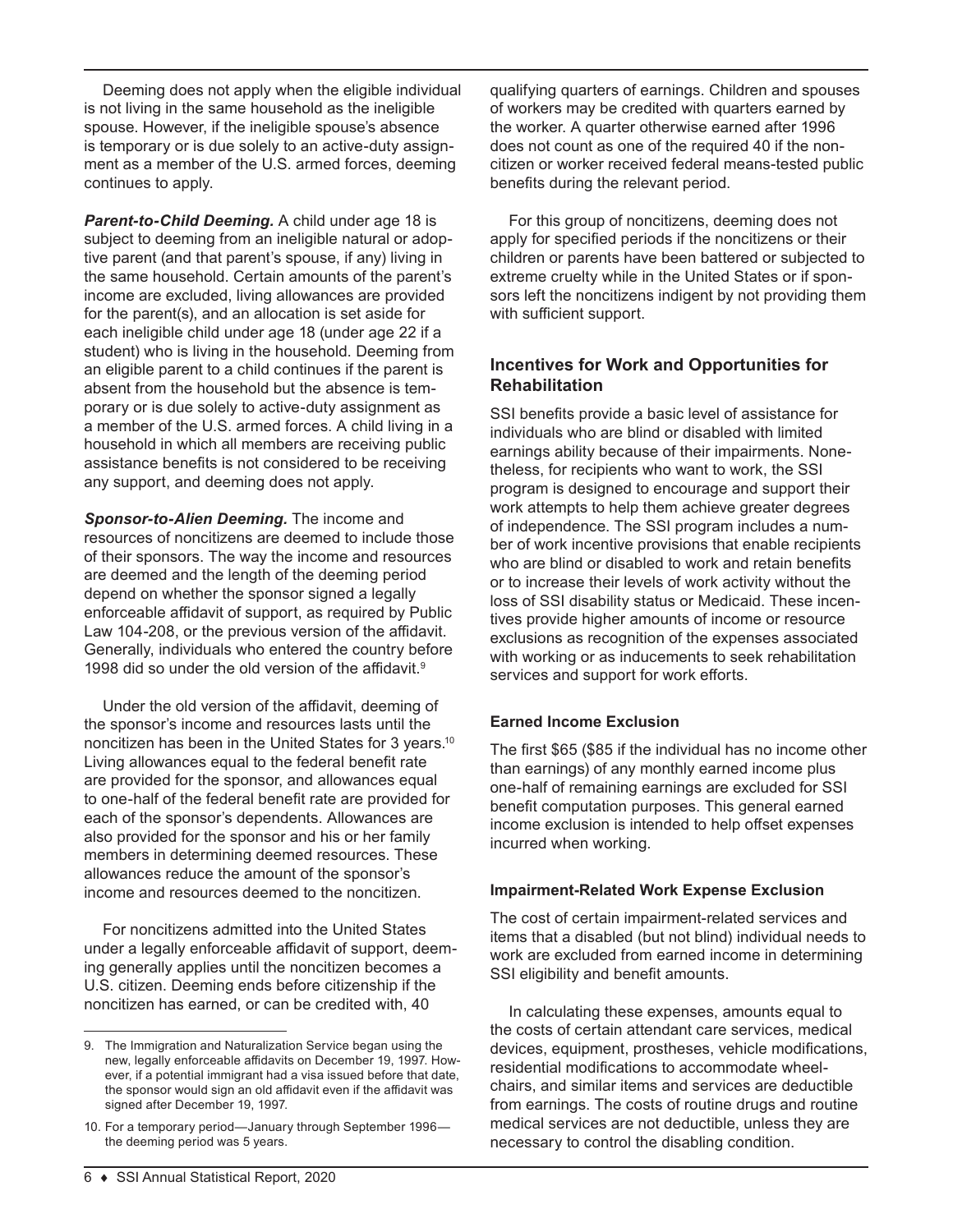#### **Work Expenses of the Blind Exclusion**

Any expenses relating to work that a blind individual has are excluded from earned income in determining SSI eligibility and benefit amounts. Unlike an impairment-related work expense, a deductible expense need not be directly related to the worker's blindness; it need only be an ordinary and necessary work expense of the worker.

Some frequently excluded work expenses include transportation to and from work, meals consumed during work hours, job equipment, licenses, income or FICA taxes, and costs of job training.

#### **Sheltered Workshop Exclusion**

Remuneration for services performed in sheltered workshops or activity centers is treated as earned income. The first \$65 (\$85 if the individual has no income other than earnings) per month plus one-half of the remainder is excluded.

#### **Student Earned Income Exclusion**

The student earned income exclusion is an additional exclusion for an individual who is under age 22 and regularly attending school. It is intended to help defray the cost of educational training. In 2021, up to \$1,930 of earned income per month but no more than \$7,770 per year may be excluded.11

#### **Plan to Achieve Self-Support**

A plan to achieve self-support (PASS) allows a disabled or blind individual to set aside income and resources to get a specific type of job or to start a business. The plan may involve setting aside funds for education or vocational training, to purchase workrelated equipment, or to pay for transportation related to the work goal. The income and resources that are set aside are excluded under the SSI income and resources tests.

The individual must have a feasible work goal and a specific savings or spending plan. The individual also must provide a clearly identifiable accounting for the funds that are set aside. The PASS is time limited and must be approved by SSA. The individual must then follow the plan and negotiate revisions as needed. SSA monitors the approved plan by reviewing it periodically to ensure the individual's progress toward attaining the work goal.

#### **Special Provisions for Disabled People Who Work**

These work incentives are generally referred to by their section number in the Social Security Act, section 1619. Under section 1619(a), disabled individuals who would cease to be eligible because they earn more than the substantial gainful activity level can receive special cash benefits as long as they

- continue to have the disabling condition,
- have income under the amount that would cause ineligibility for any payment under SSI income counting rules, and
- meet all other nondisability requirements for SSI payment.

In many states, being a recipient of the special benefit permits the individual to be eligible for Medicaid benefits.

Under section 1619(b), "SSI recipient" status for Medicaid eligibility purposes also is provided to an individual

- whose earnings preclude any SSI payment but are not sufficient to provide a reasonable equivalent of the SSI, social services, and Medicaid benefits that the individual would have in the absence of earnings and
- whose ability to continue working would be seriously inhibited by the loss of social services and Medicaid benefits.

To qualify for extended Medicaid coverage under section 1619(b), an individual must

- have a disabling condition,
- need Medicaid to work,
- not be able to afford equivalent medical coverage and publicly funded personal or attendant care that would be lost without assistance,
- meet all nondisability requirements for SSI payment other than earnings, and
- have received a regular SSI cash payment in a previous month within the current period of eligibility. (In some states, the individual must have qualified for Medicaid in the month preceding the first month of eligibility under section 1619.)

In determining whether individuals' earnings are not sufficient to provide them with the equivalent benefits they would be eligible for if they stopped working, their earnings are compared with a threshold amount for their state of residence. Section 1619(b) status continues if the earnings are below the threshold. If earnings

<sup>11.</sup> Under current regulations, this exclusion will be increased in subsequent years based on cost of living changes.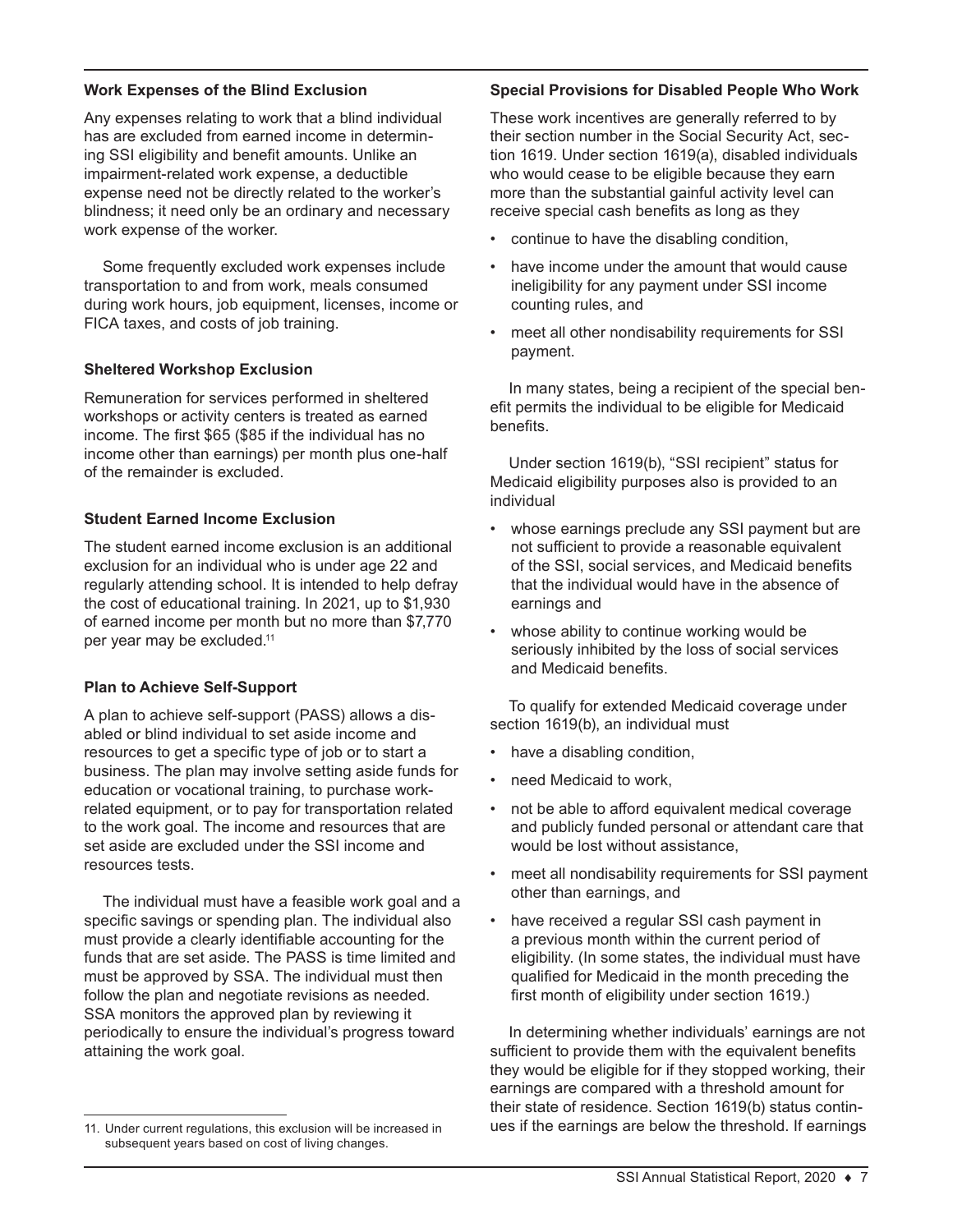exceed the state threshold, an individualized assessment of the need for Medicaid is made, and 1619(b) status may continue.

### **Vocational Rehabilitation and the Ticket to Work Program**

Since the beginning of the SSI program, SSA has made provision for blind or disabled individuals who are receiving SSI benefits to be referred to state vocational rehabilitation (VR) agencies. If the state VR agency does not accept the referral, SSA can refer recipients to an alternate provider to receive VR services. SSA reimburses the VR agency or alternate provider for services that result in the individual's working at the level of substantial gainful activity for 9 continuous months, and in certain other limited situations.

The Ticket to Work and Work Incentives Improvement Act of 1999 established a Ticket to Work program under which a disabled SSI recipient is able to obtain VR, employment, and other support services from a qualified private or public provider. Providers of such services in this new setting are referred to as employment networks (ENs). In addition, the Ticket legislation provided a procedure for compensating the ENs under an outcome or outcome-milestone payment system. By expanding the pool of providers and giving the providers incentives for achieving success, this program seeks to expand a disabled recipient's access to these services for assistance in finding, entering, and retaining employment and reducing his or her dependence on cash benefits. Regulations issued by the commissioner of Social Security became effective January 2002. Beginning in 2002, the Ticket to Work program was gradually phased in, and it has been in operation nationwide since September 2004.

Individuals receiving SSI benefits who improve medically, and are therefore no longer considered disabled or blind, can continue to receive SSI benefits if they are actively participating in the Ticket to Work program or another approved VR program and if continuing or completing the program would increase the likelihood that they would be permanently removed from the SSI rolls. SSI benefits and Medicaid generally continue until the rehabilitation services are completed or until the individual ceases to participate in the program.

### **Expedited Reinstatement**

A disabled or blind individual whose eligibility for SSI payments was ended because of earnings can request expedited reinstatement of his or her SSI benefits without filing a new application. To qualify for expedited reinstatement, the individual must make the request

within 60 months after the eligibility ended and must have a disabling medical condition that (1) is the same as or related to the disabling medical condition that led to the previous period of eligibility and (2) prevents him or her from performing substantial gainful activity. In determining whether the individual is disabled or blind, the medical review standard is applied. Normal nonmedical requirements for SSI eligibility still apply.

An individual requesting expedited reinstatement may receive up to 6 months of provisional benefits while the request is pending. These benefits generally are not considered an overpayment if the request is denied. Provisional benefits may include Medicaid but do not include any state supplementary payments. Provisional benefits may be received as well by the individual's spouse at a couple's rate if the spouse was previously eligible for SSI as a spouse.

# **Administration of the SSI Program**

The framers of Supplemental Security Income chose the Social Security Administration to administer the program because the basic system for paying monthly benefits to a large number of individuals was already in place in the form of the Social Security program.

# **Application Process**

Individuals can make appointments to apply for SSI benefits at any one of the approximately 1,230 SSA field offices around the country or through SSA teleservice centers. The claims process includes the application interview, the obtaining of necessary evidence and documentation, and the adjudication of the claim. Many individuals file for benefits under the SSI and the Old-Age, Survivors, and Disability Insurance programs at the same time. Potential claimants initially contact SSA by phone or mail or in person. Field office personnel conduct an interview with the claimant, the claimant's representative, or both.

SSA corroborates information provided by applicants for SSI through independent or collateral sources. Generally, the basic responsibility for obtaining evidence lies with the claimant, although SSA often gives advice on ways to obtain the needed information. Because of the special circumstances of the SSI population (for example, financial need, old age, or illness), SSA makes special efforts to assist claimants in obtaining the necessary proofs.

With regard to disability and blindness claims, SSA makes determinations of all of the nonmedical eligibility factors, and each state's Disability Determination Service (DDS) makes determinations of the medical eligibility factors.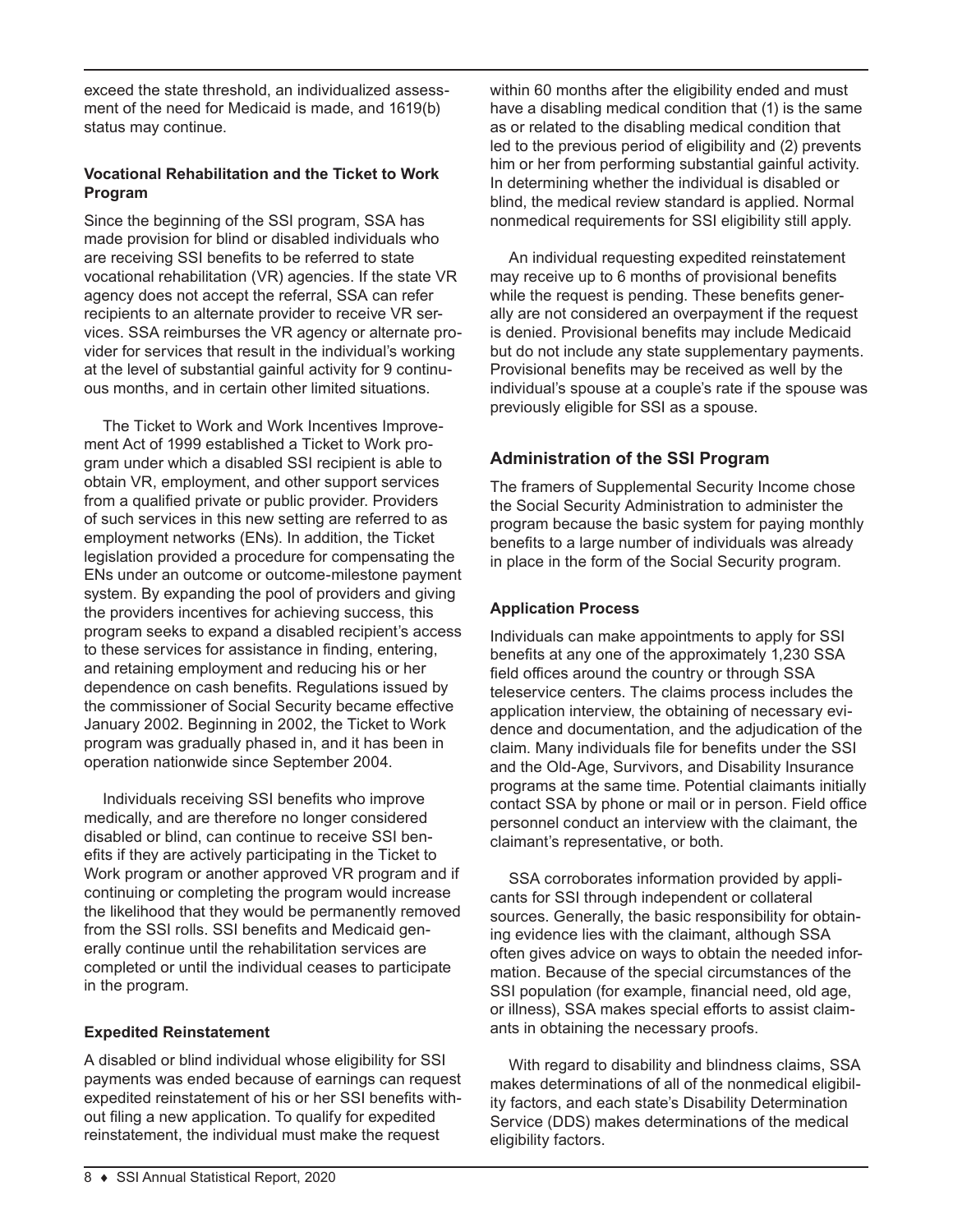Applicants and recipients are required to report events and changes of circumstances that may affect their SSI eligibility and benefit amounts. Such reports are required, for example, when an individual has a change in the amount of income or resources, changes living arrangements, or leaves the United States. Failure or delay in submitting a required report can result in a penalty being assessed against the individual's SSI benefit.

### **Determinations of Eligibility**

SSI applications have no retroactivity and become effective in the month after the month of filing or the month after all eligibility requirements are met, whichever is later. Eligibility for benefits is determined on a current monthly basis. SSI recipients are required to have their nonmedical eligibility factors redetermined periodically, generally every 1 to 6 years depending on their specific situation.

In addition to these nonmedical reviews, medical reviews are conducted on disabled or blind recipients to determine whether they continue to be disabled or blind. For administrative efficiency the medical reviews are done most often on disabled or blind recipients whose medical conditions are considered likely to improve. Medical reviews are required for disabled or blind recipients, for example, under the following circumstances:

- when earnings of recipients exceed the substantial gainful activity level
- at least once every 3 years for recipients under age 18 whose medical conditions are considered likely to improve
- within 12 months after birth for recipients whose low birth weight is a contributing factor material to the determination of their disability unless the commissioner determines that the impairment is not expected to improve within 12 months of the child's birth
- within 1 year after attaining age 18 and using the adult eligibility criteria for recipients whose eligibility for SSI benefits was established under the disabled child eligibility criteria

### **Representative Payees**

When SSI recipients are incapable of managing their benefits, SSA appoints representative payees for them, and their SSI benefits are sent to the representative payees. In many cases the representative payee is a spouse, parent, or other close relative who will act in the recipient's best interest. In some cases, an SSA-approved organization may be appointed, and

some organizations have been authorized by SSA to collect a fee from the benefit for acting as payee. The fee cannot exceed the lesser of 10 percent of the benefit amount or a specified amount (\$45 a month in 2021, \$84 a month for disabled recipients who also have a drug addiction or alcoholism condition).

Representative payees may use an SSI recipient's benefit only for the use and benefit of the recipient and must account for all benefits received. Representative payees also are required to report any changes that may affect SSI recipients' eligibility and payment amount and may be held liable for certain overpayments that occur.

### **Appeal Rights**

Recipients must be informed in writing in advance of adverse actions that SSA plans to take and must be given the opportunity to request that their benefits continue pending a decision at the first level of appeal.

### **Attorney Fees**

At any time, an individual may appoint a representative in any dealings with the Social Security Administration. If such a representative is an attorney, he or she must be in good standing, have the right to practice law before a court, not be disqualified or suspended from acting as a representative in dealings with Social Security, and not be prohibited by any law from acting as a representative. If the individual is not an attorney, he or she must meet qualifications specified by the commissioner (for example, be of good character and able to provide valuable service to claimants).

A representative may charge and receive a fee for his or her services, but the Social Security Administration generally decides how much the fee will be. Although the Social Security Act does not establish a maximum fee, most attorneys use an options process that limits their maximum fee to the lesser of 25 percent of the retroactive payment or \$6,000.12

### **Advance Payments**

The SSI program has provisions that help respond to the immediate needs of new claimants. These procedures are in addition to state and local programs designed to help those in need pending decisions on their SSI status.

<sup>12.</sup> Fee agreements before February 1, 2002, were limited to the lesser of 25 percent of the retroactive payment or \$4,000. From February 11, 2002, through June 21, 2009, fee agreements were limited to the lesser of 25 percent of the retroactive payment or \$5,300.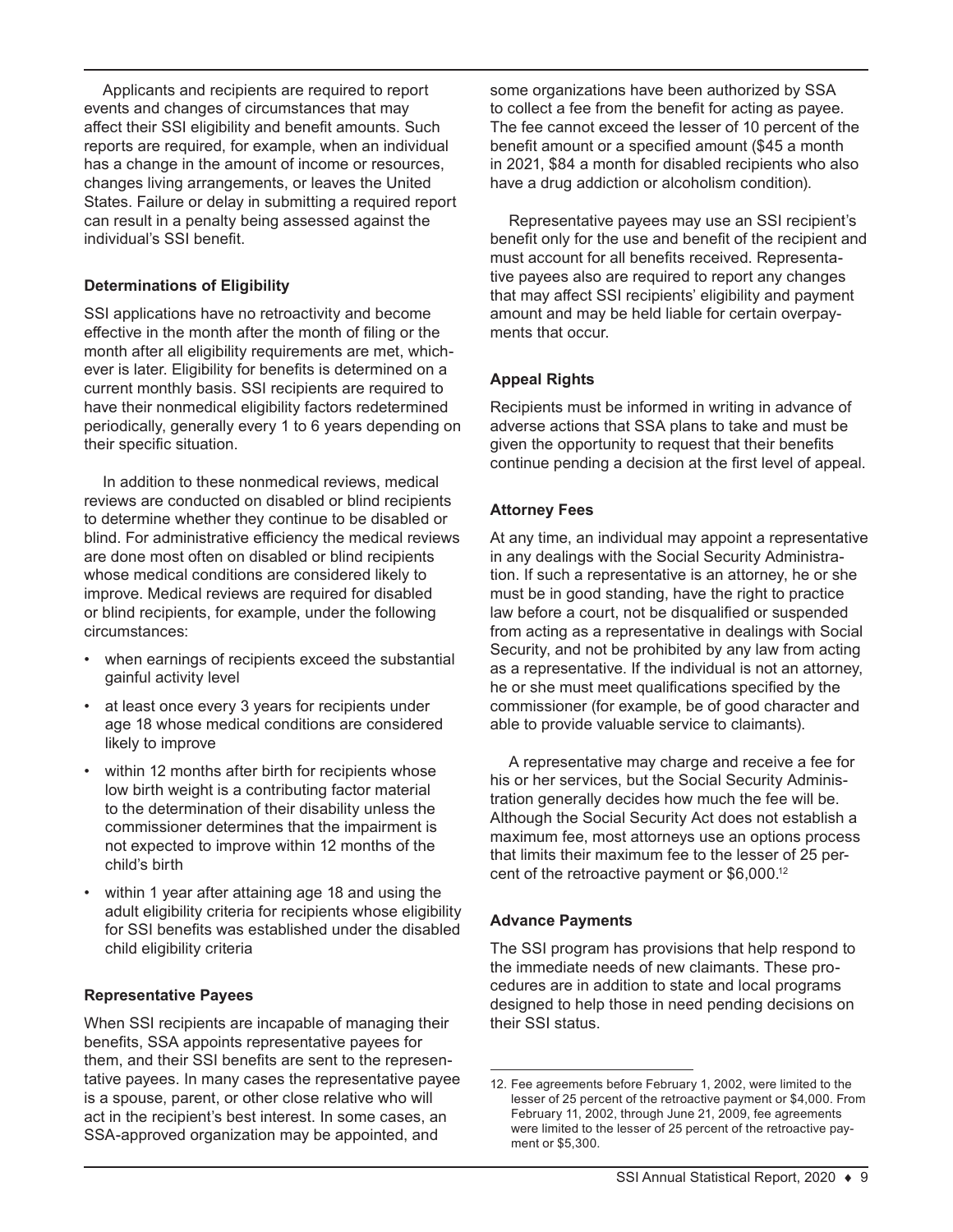*Emergency Advance Payments.* A new claimant who faces a financial emergency and who has a strong likelihood of being found eligible may receive up to 1 month of SSI benefits—the federal payment amount plus any applicable state supplement. The amount paid is recovered from later SSI payments (in full from the first payment or in increments over no more than a 6-month period, depending on the circumstances). However, if the claim is subsequently not allowed because of not finding disability or blindness, repayment is waived. If the claim is disallowed for other reasons, the amount paid is an overpayment and is processed as such.

*Presumptive Disability or Blindness.* Up to 6 months of payments may be made to an individual applying for benefits on the basis of disability or blindness when the available evidence indicates that the impairment will meet the definition of disability or blindness and the individual is otherwise eligible. These payments are not considered overpayments if the individual is later determined not to be disabled or blind.

### **State Supplementation**

In designing the SSI program, Congress recognized that states, in many instances, would want to provide a higher level of income maintenance than was available under the federal program. At the same time, states were given the option to either provide no supplementation to the federal assistance payments or supplement those payments on the basis of their views of the needs of their citizens. They were mandated to ensure that their citizens would not receive lower benefits under the federal program than they had under the former state program.

### **Types of State Supplementation**

State supplementation can be optional or mandatory.

### *Optional State Supplementary Payment Programs.*

For individuals who first became eligible for SSI in 1974 or later, each state could supplement federal payments to whatever extent it found appropriate with respect to the needs of its citizens and the resources of the state. Currently, 44 states and the District of Columbia have optional state supplementary payment programs.

Some states provide supplementary payments to all individuals eligible for SSI benefits; others may limit them to certain SSI recipients, such as the blind or residents of domiciliary care facilities, or may extend them to persons ineligible for SSI because of excess income. States' flexibility in setting supplementary

payments, however, has been significantly restricted by mandatory passalong provisions (described below).

#### *Mandatory State Supplementary Payment Pro-*

*grams.* States are required to maintain the income levels from December 1973 of individuals who were transferred from the former state adult assistance programs to the SSI program in 1974, except for Texas, which has a constitutional bar against mandatory state supplementation.<sup>13</sup> Because of the increases in federal benefits, only a few individuals continue to receive mandatory state supplementary payments.

### **Administration of State Supplementary Payments**

A state may administer its supplementary program or enter into an agreement under which SSA will make eligibility determinations and payments on behalf of the state. Under state administration, the state pays its own program benefits and absorbs the full administrative costs. Under federal administration, states are required to pay SSA a fee of \$12.49 for each supplementary payment issued in fiscal year 2021. Fees are projected to rise in succeeding fiscal years, based on changes in the Consumer Price Index.

States that administer their own supplementary payment programs establish their own eligibility criteria. States with federally administered programs must adhere to SSI eligibility criteria in all aspects except additional income exclusions.

### **Mandatory Passalong**

It was originally the view of Congress that increases in the federal SSI benefit rate would eventually replace state supplementary payments. However, public reaction to states reducing their supplementary payment amounts when SSI payments were increased led Congress to mandate that states pass along SSI benefit increases resulting from cost-of-living adjustments.

To meet the passalong requirement, a state may either maintain each state payment level from year to year (the *payment levels* method), or it may spend the same amount of money, in the aggregate, that it spent for supplementary benefits in the 12-month period preceding the increase in the SSI benefit rate (the *total expenditures* method).

<sup>13.</sup> The requirement does not affect West Virginia because SSI federal benefit rates in 1973 exceeded the applicable income standards under the state's adult assistance programs.